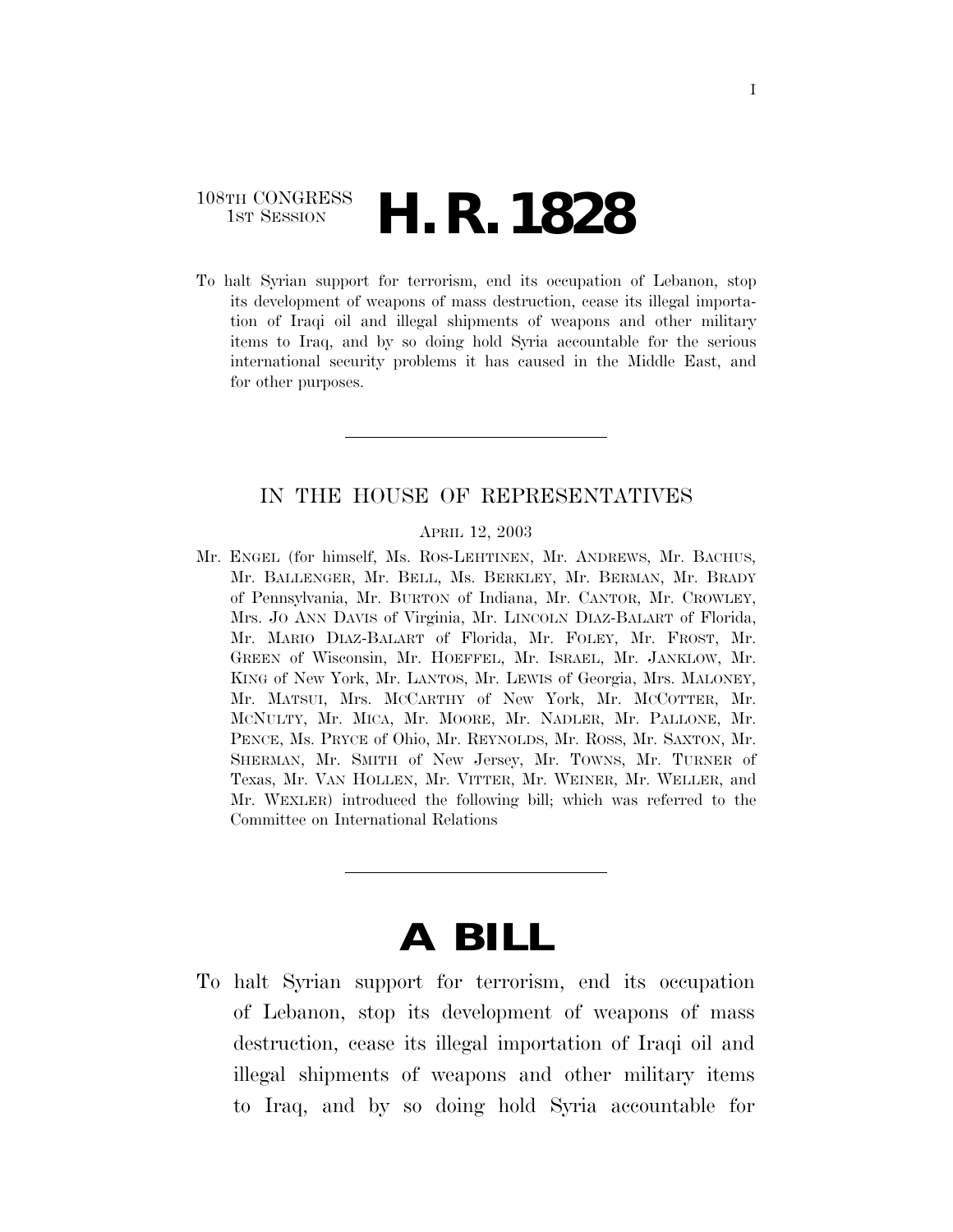the serious international security problems it has caused in the Middle East, and for other purposes.

 *Be it enacted by the Senate and House of Representa-tives of the United States of America in Congress assembled,*

#### **SECTION 1. SHORT TITLE.**

 This Act may be cited as the ''Syria Accountability and Lebanese Sovereignty Restoration Act of 2003''.

#### **SEC. 2. FINDINGS.**

Congress makes the following findings:

 (1) On September 20, 2001, President George Bush stated at a joint session of Congress that ''[e]very nation, in every region, now has a decision to make . . . [e]ither you are with us, or you are with the terrorists . . . [f]rom this day forward, any nation that continues to harbor or support terrorism will be regarded by the United States as a hostile re-gime''.

 (2) On June 24, 2002, President Bush stated ''Syria must choose the right side in the war on ter- ror by closing terrorist camps and expelling terrorist organizations''.

 (3) United Nations Security Council Resolution 1373 (September 28, 2001) mandates that all states ''refrain from providing any form of support, active or passive, to entities or persons involved in terrorist acts'', take ''the necessary steps to prevent the com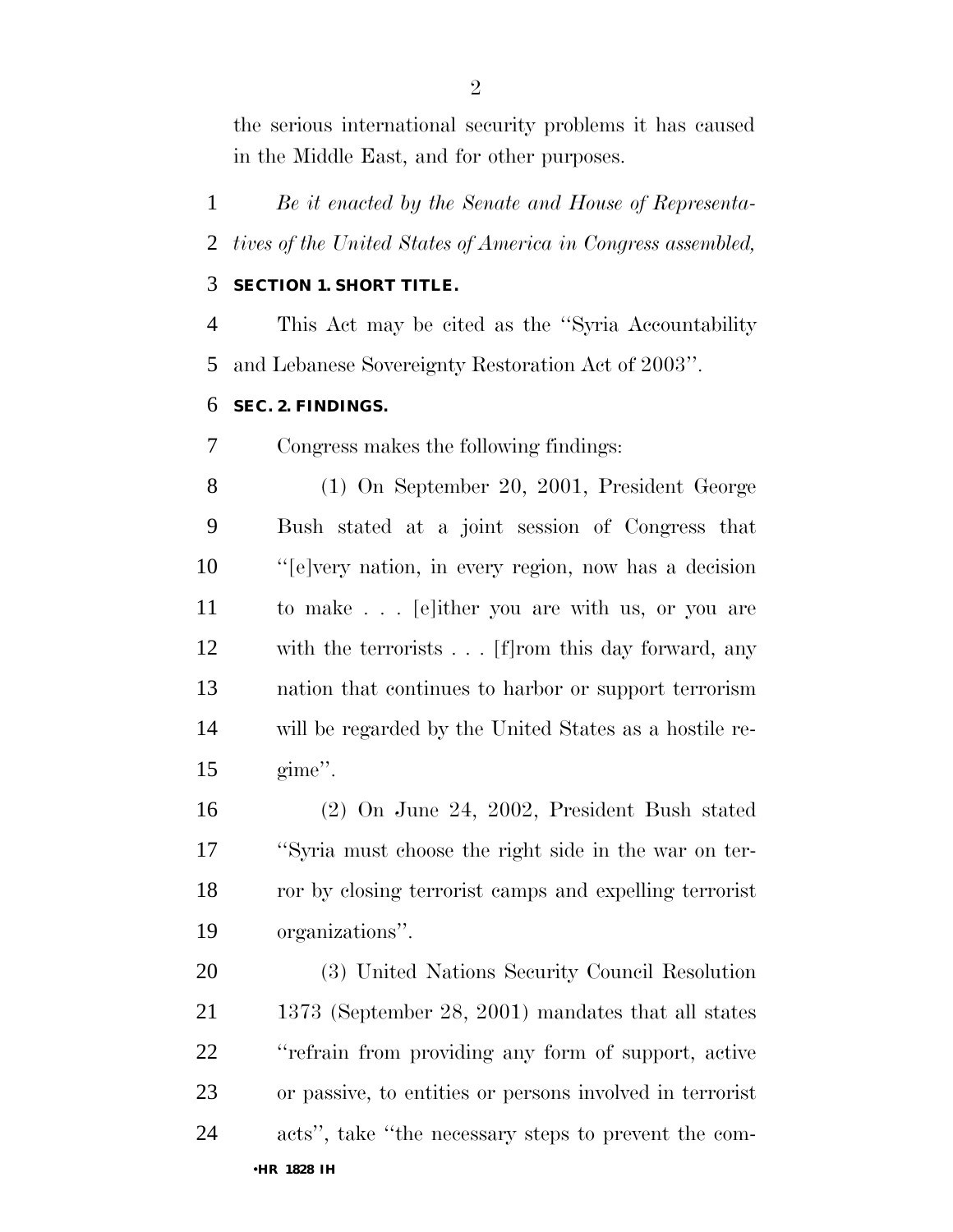mission of terrorist acts'', and ''deny safe haven to those who finance, plan, support, or commit terrorist acts''.

 (4) The Government of Syria is currently pro- hibited by United States law from receiving United States assistance because it has repeatedly provided support for acts of international terrorism, as deter- mined by the Secretary of State for purposes of sec- tion 6(j)(1) of the Export Administration Act of 10 1979 (50 U.S.C. App. 2405(j)(1)) and other rel-evant provisions of law.

 (5) Although the Department of State lists Syria as a state sponsor of terrorism and reports that Syria provides ''safe haven and support to sev- eral terrorist groups'', fewer United States sanctions apply with respect to Syria than with respect to any other country that is listed as a state sponsor of ter-rorism.

 (6) According to the most recent Department of State Patterns of Global Terrorism Report: ''[Syria] continued in 2001 to provide safehaven and logistics support to a number of terrorist groups. Ahmad Jibrils Popular Front for the Liberation of Pal- estine-General Command (PFLP–GC), the Palestine Islamic Jihad (PIJ), Abu Musa's Fatah-the-

•**HR 1828 IH**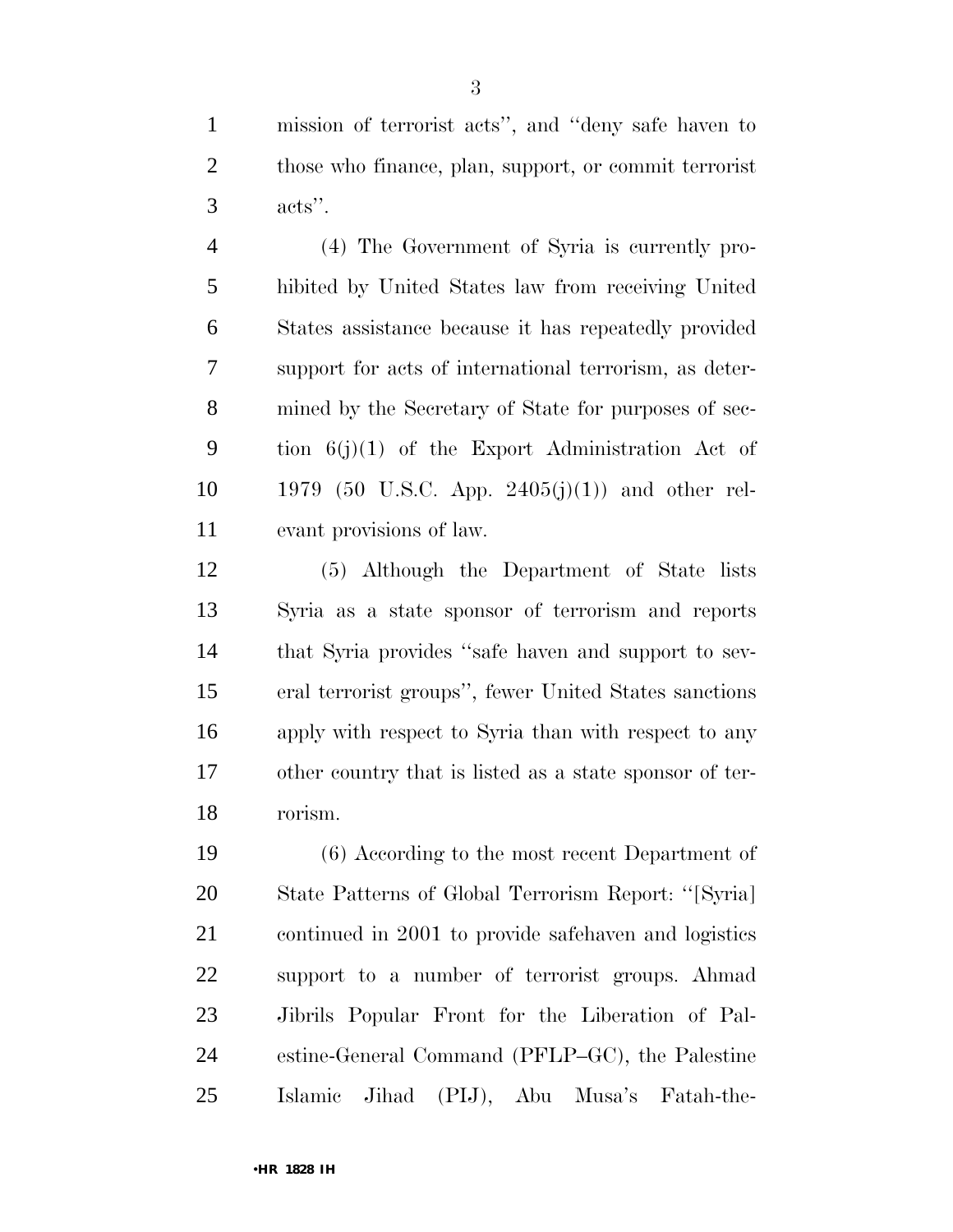| $\mathbf{1}$   | Intifadah, George Habashs Popular Front for the          |
|----------------|----------------------------------------------------------|
| $\mathbf{2}$   | Liberation of Palestine, and HAMAS continued to          |
| 3              | offices in Damascus. Syria provided<br>maintain          |
| $\overline{4}$ | Hizballah, HAMAS, PFLP-GC, the PIJ, and other            |
| 5              | terrorist organizations refuge and basing privileges     |
| 6              | in Lebanons Bekaa Valley, under Syrian control.".        |
| 7              | (7) United Nations Security Council Resolution           |
| 8              | 520 (September 17, 1982) calls for "strict respect of    |
| 9              | the sovereignty, territorial integrity, unity and polit- |
| 10             | ical independence of Lebanon under the sole and ex-      |
| 11             | clusive authority of the Government of Lebanon           |
| 12             | through the Lebanese Army throughout Lebanon".           |
| 13             | $(8)$ More than $20,000$ Syrian troops and secu-         |
| 14             | rity personnel occupy much of the sovereign territory    |
| 15             | of Lebanon exerting undue influence upon its gov-        |
| 16             | ernment and undermining its political independence.      |
| 17             | $(9)$ Since 1990 the Senate and House of Rep-            |
| 18             | resentatives have passed seven bills and resolutions     |
| 19             | which call for the withdrawal of Syrian armed forces     |
| 20             | from Lebanon.                                            |
| 21             | $(10)$ On March 3, 2003, Secretary of State              |
| 22             | Colin Powell declared that it is the objective of the    |
| 23             | United States to "let Lebanon be ruled by the Leba-      |
| 24             | nese people without the presence of [the Syrian] oc-     |
| 25             | cupation army".                                          |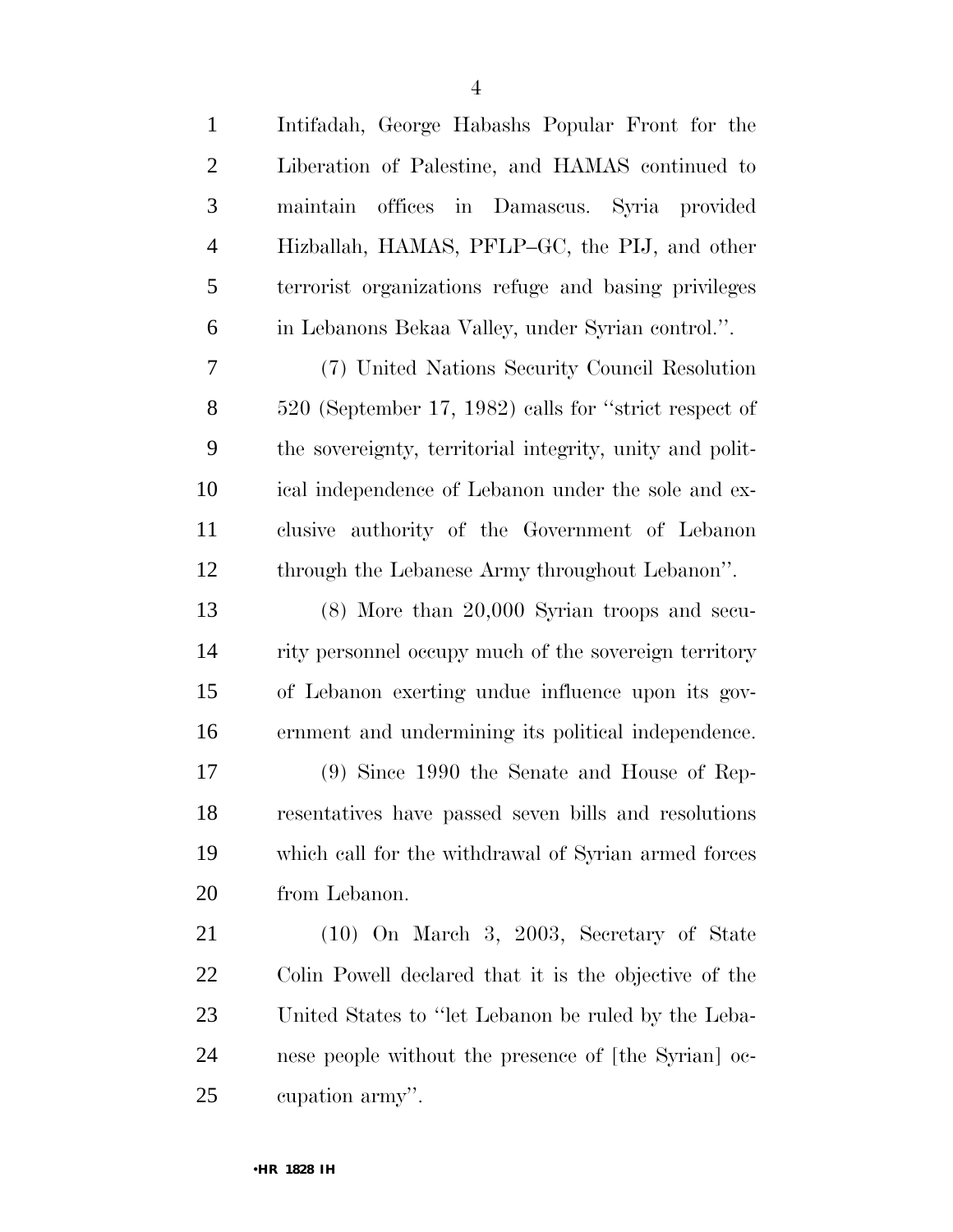(11) Large and increasing numbers of the Leb- anese people from across the political spectrum in Lebanon have mounted peaceful and democratic calls for the withdrawal of the Syrian Army from Lebanese soil. (12) Israel has withdrawn all of its armed forces from Lebanon in accordance with United Na- tions Security Council Resolution 425 (March 19, 1978), as certified by the United Nations Secretary General. (13) Even in the face of this United Nations certification that acknowledged Israel's full compli- ance with Resolution 425, Syria permits attacks by Hizballah and other militant organizations on Israeli

 outposts at Shebaa Farms, under the false guise that it remains Lebanese land, and is also permit-ting attacks on civilian targets in Israel.

 (14) Syria will not allow Lebanon—a sovereign country—to fulfill its obligation in accordance with Security Council Resolution 425 to deploy its troops 21 to southern Lebanon.

 (15) As a result, the Israeli-Lebanese border and much of southern Lebanon is under the control of Hizballah which continues to attack Israeli posi-tions, allows Iranian Revolutionary Guards and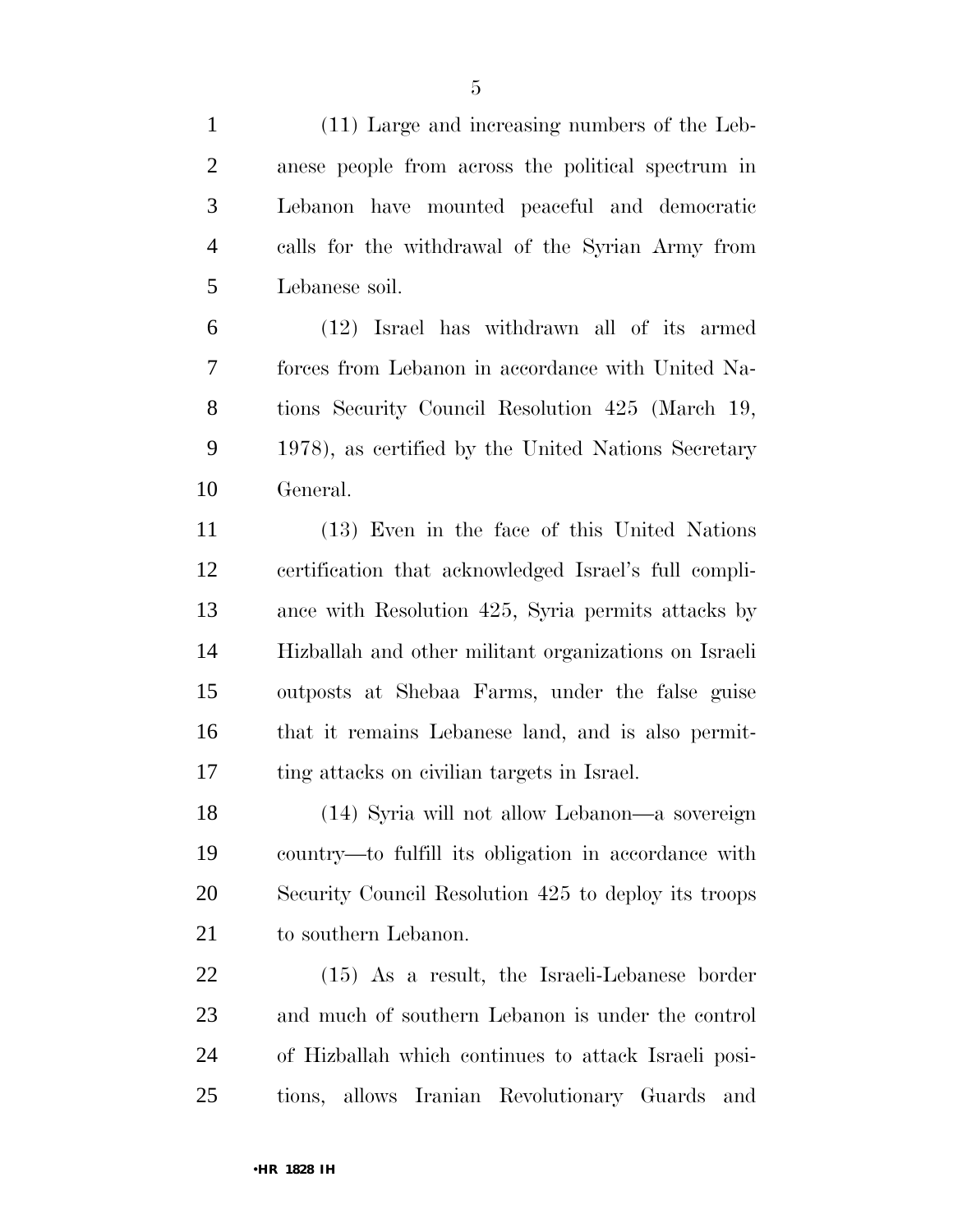| $\mathbf{1}$   | other militant groups to operate freely in the area,   |
|----------------|--------------------------------------------------------|
| $\overline{2}$ | and maintains thousands of rockets along Israel's      |
| 3              | northern border, destabilizing the entire region.      |
| $\overline{4}$ | $(16)$ On February 12, 2003, Director of Central       |
| 5              | Intelligence George Tenet stated the following with    |
| 6              | respect to the Syrian-supported Hizballah: "[A]s an    |
| 7              | organization with capability and worldwide presence    |
| 8              | [it] is [al Qaeda's] equal if not a far more capable   |
| 9              | organization $\ldots$ [T] hey're a notch above in many |
| 10             | respects, in terms of in their relationship with the   |
| 11             | Iranians and the training they receive, [which] puts   |
| 12             | them in a state-sponsored category with a potential    |
| 13             | for lethality that's quite great.".                    |
| 14             | (17) The United States is providing an esti-           |
| 15             | mated $$36,870,000$ in fiscal year 2003 in assistance  |
|                |                                                        |

 to the Lebanese people through private nongovern- mental organizations, \$6,180,000 of which is pro-vided to Lebanese-American educational institutions.

 (18) In the State of the Union address on Jan- uary 29, 2002, President Bush declared that the United States will ''work closely with our coalition to deny terrorists and their state sponsors the mate- rials, technology, and expertise to make and deliver weapons of mass destruction''.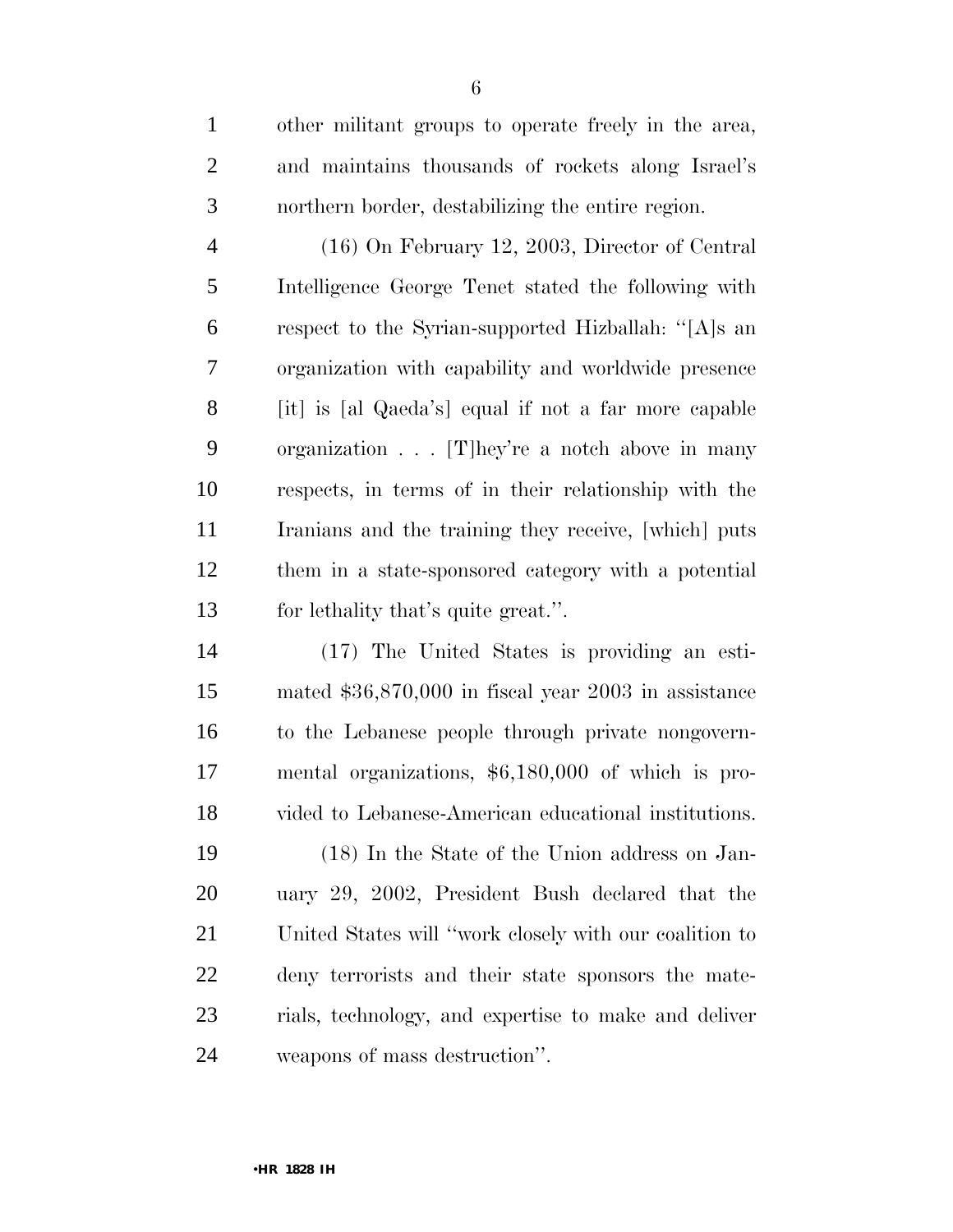(19) The Government of Syria continues to de- velop and deploy short and medium range ballistic missiles.

 (20) According to the December 2001 unclassi- fied Central Intelligence Agency report entitled ''Foreign Missile Developments and the Ballistic Missile Threat through 2015'', ''Syria maintains a ballistic missile and rocket force of hundreds of FROG rockets, Scuds, and SS–21 SRBMs [and] Syria has developed [chemical weapons] warheads for its Scuds''.

 (21) The Government of Syria is pursuing the development and production of biological and chem- ical weapons and has begun a suspicious nuclear re-search program.

 (22) According to the Central Intelligence Agency's ''Unclassified Report to Congress on the Acquisition of Technology Relating to Weapons of Mass Destruction and Advanced Conventional Muni- tions'', released January 7, 2003: ''[Syria] already holds a stockpile of the nerve agent sarin but appar- ently is trying to develop more toxic and persistent nerve agents. Syria remains dependent on foreign sources for key elements of its [chemical weapons] program, including precursor chemicals and key pro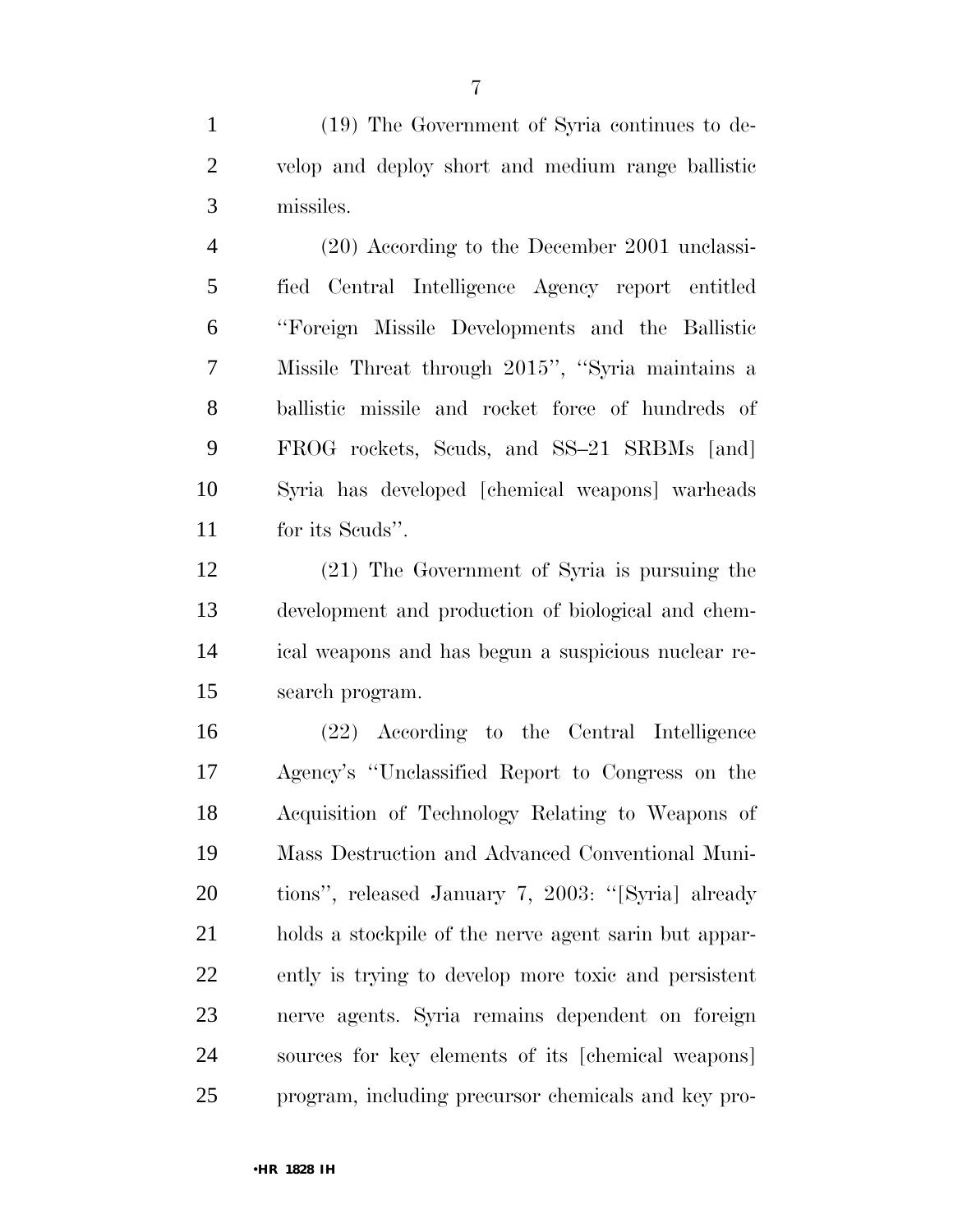duction equipment. It is highly probable that Syria also is developing an offensive [biological weapons] capability.''.

 (23) On May 6, 2002, Under Secretary of State for Arms Control and International Security, John Bolton, stated: ''The United States also knows that Syria has long had a chemical warfare program. It has a stockpile of the nerve agent sarin and is en- gaged in research and development of the more toxic and persistent nerve agent VX. Syria, which has signed but not ratified the [Biological Weapons Con- vention], is pursuing the development of biological weapons and is able to produce at least small amounts of biological warfare agents.''.

 (24) According to the Central Intelligence Agency's ''Unclassified Report to Congress on the Acquisition of Technology Relating to Weapons of Mass Destruction and Advanced Conventional Muni- tions'', released January 7, 2003: ''Russia and Syria have approved a draft cooperative program on co- operation on civil nuclear power. In principal, broad- er access to Russian expertise provides opportunities for Syria to expand its indigenous capabilities, should it decide to pursue nuclear weapons.''.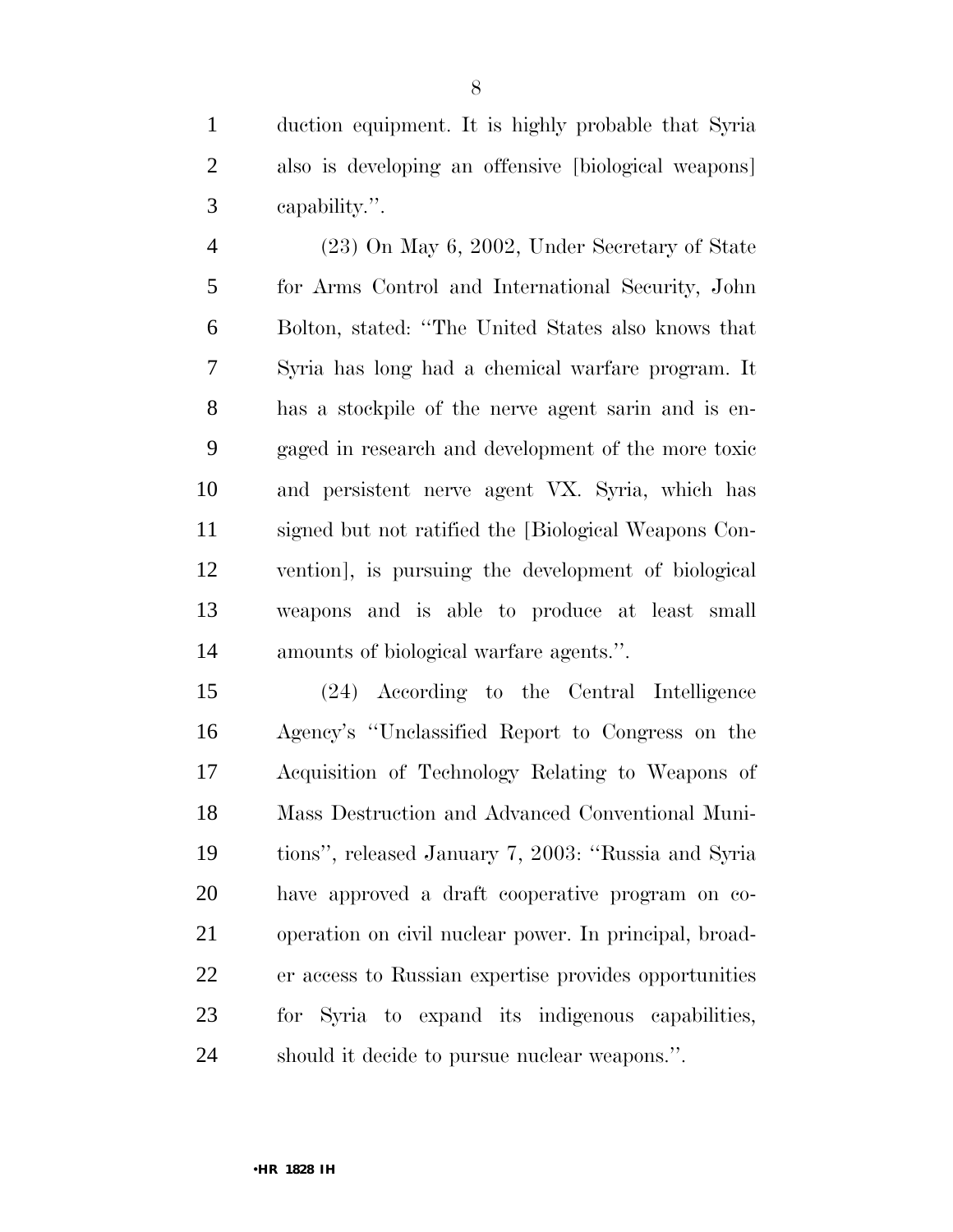| $\mathbf{1}$   | (25) Under the Treaty on the Non-Proliferation         |
|----------------|--------------------------------------------------------|
| $\mathbf{2}$   | of Nuclear Weapons (21 UST 483), which entered         |
| 3              | force on March 5, 1970, and to which Syria is a        |
| $\overline{4}$ | party, Syria has undertaken not to acquire or          |
| 5              | produce nuclear weapons and has accepted full scope    |
| 6              | safeguards of the International Atomic Energy          |
| 7              | Agency to detect diversions of nuclear materials       |
| 8              | from peaceful activities to the production of nuclear  |
| 9              | weapons or other nuclear explosive devices.            |
| 10             | $(26)$ Syria is not a party to the Chemical Weap-      |
| 11             | ons Convention or the Biological Weapons Conven-       |
| 12             | tion, both of which entered into force on March 26,    |
| 13             | 1975.                                                  |
| 14             | (27) United Nations Security Council Resolu-           |
| 15             | tion $661$ (August 6, 1990) and subsequent relevant    |
| 16             | resolutions restrict the sale of oil and other commod- |
| 17             | ities by Iraq, except to the extent authorized by      |
| 18             | other relevant resolutions.                            |
| 19             | (28) Syria, a nonpermanent United Nations Se-          |
| 20             | curity Council member, has been receiving between      |
| 21             | $150,000$ and $200,000$ barrels of oil per day from    |
| 22             | Iraq at a substantial discount per barrel in violation |
| 23             | of United Nations Security Council Resolution 661      |
| 24             | and subsequent resolutions. Recent estimates indi-     |
| 25             | cate that as much as 230,000 barrels of oil per day    |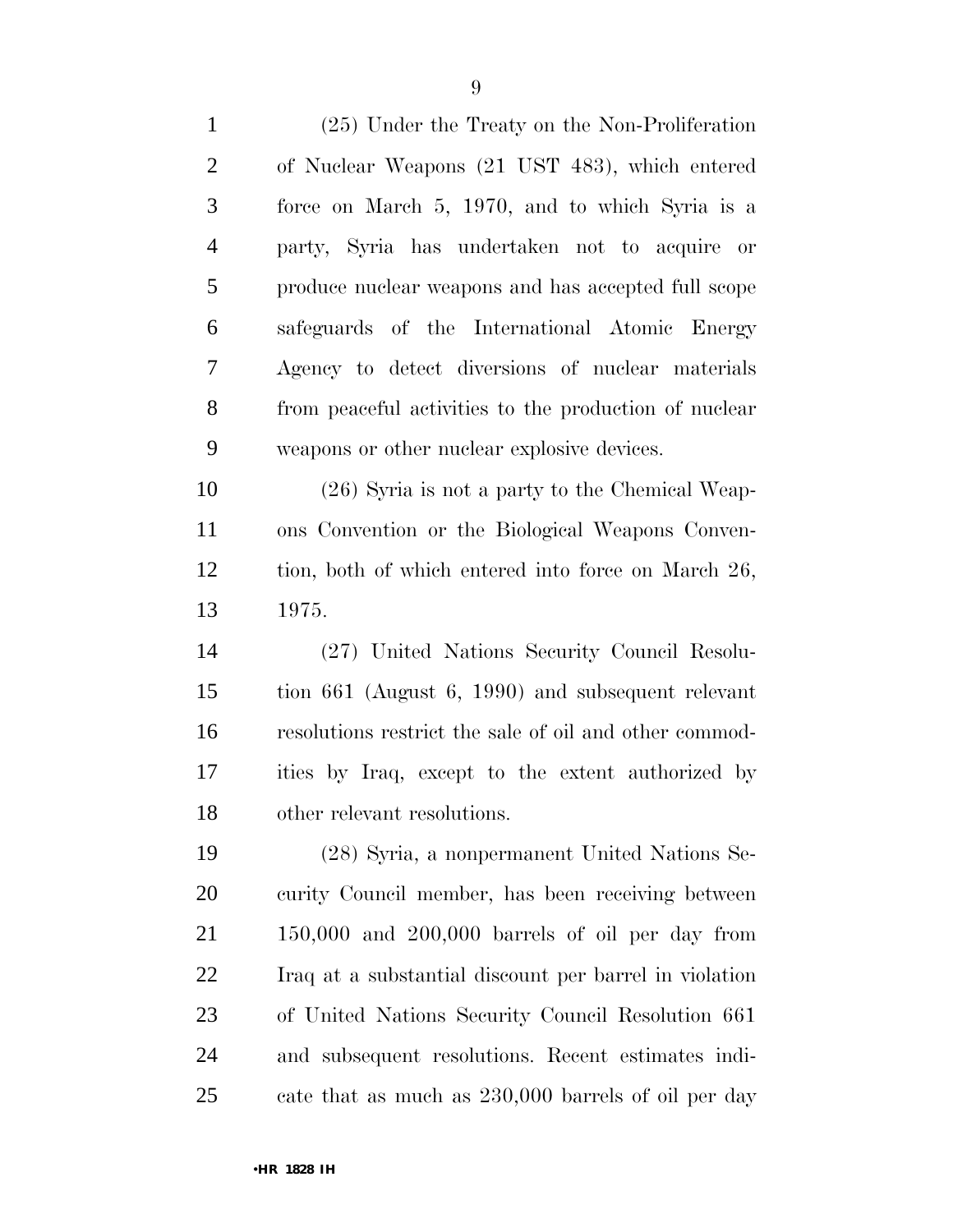were shipped from Iraq to Syria in March 2003, or up to 60,000 barrels per day more than in February 2003.

 (29) Syria's illegal imports and transshipments of Iraqi oil have earned Syria \$50,000,000 or more per month as Syria continues to sell its own Syrian oil at market prices.

 (30) Syria's illegal imports and transshipments of Iraqi oil have earned Iraq approximately \$2,000,000 per day.

 (31) Syrian President Bashar Assad promised Secretary of State Powell in February 2001 to end violations of Security Council Resolution 661 but this pledge has not been fulfilled.

 (32) United Nations Security Council Resolu- tion 661 (August 6, 1990) and subsequent relevant Security Council resolutions restrict the sale or sup-ply of ''weapons or any military equipment'' to Iraq.

 (33) The Government of Syria has utilized the railway network linking Mosul, Iraq, to Aleppo, Syria, to transfer a wide range of weaponry and weapon systems to Iraq.

 (34) On March 28, 2003, Secretary of Defense Donald Rumsfeld warned: ''[W]e have information that shipments of military supplies have been cross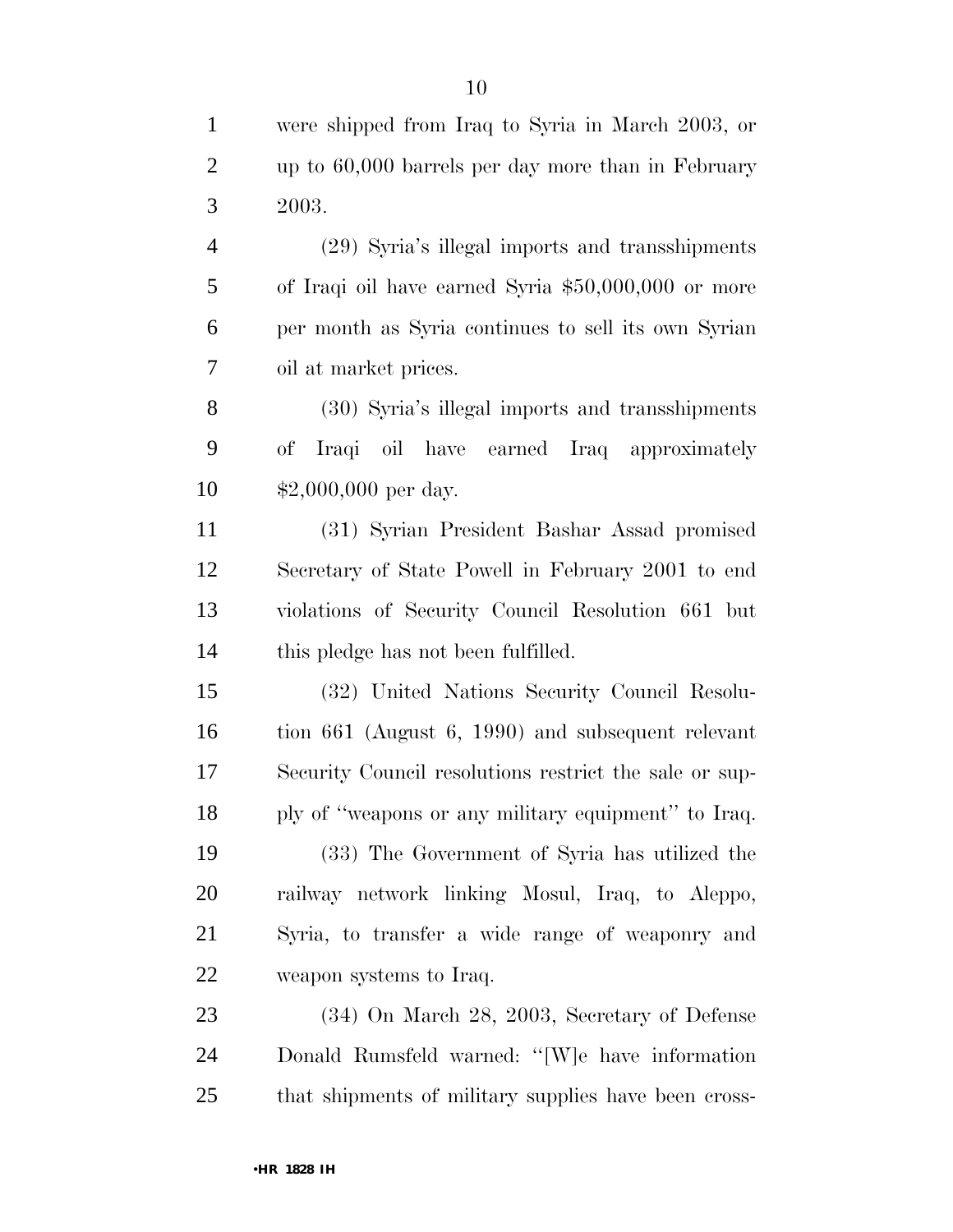ing the border from Syria into Iraq, including night- vision goggles . . . These deliveries pose a direct threat to the lives of coalition forces. We consider such trafficking as hostile acts, and will hold the Syrian government accountable for such ship-ments.''.

 (35) According to Article 23(1) of the United Nations Charter, members of the United Nations are elected as nonpermanent members of the United Na- tions Security Council with ''due regard being spe- cially paid, in the first instance to the contribution of members of the United Nations to the mainte- nance of international peace and security and to other purposes of the Organization''.

 (36) Despite Article 23(1) of the United Na- tions Charter, Syria was elected on October 8, 2001, to a 2-year term as a nonpermanent member of the United Nations Security Council beginning January 1, 2002, and served as President of the Security Council during June 2002.

#### **SEC. 3. SENSE OF CONGRESS.**

22 It is the sense of Congress that—

 (1) the Government of Syria should imme- diately and unconditionally halt support for ter-rorism, permanently and openly declare its total re-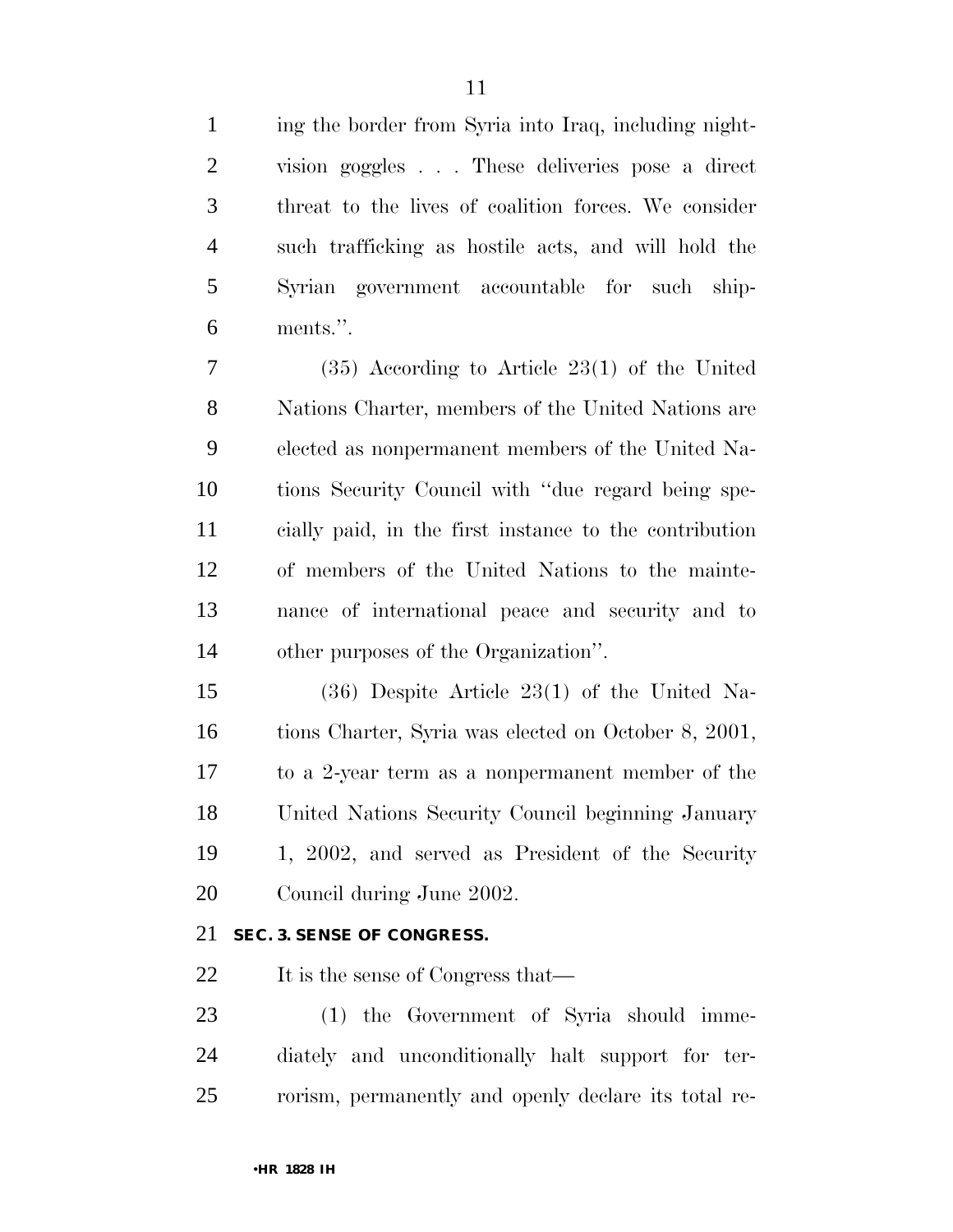| $\mathbf{1}$   | nunciation of all forms of terrorism, and close all      |
|----------------|----------------------------------------------------------|
| $\overline{2}$ | terrorist offices and facilities in Syria, including the |
| 3              | offices of Hamas, Hizballah, the Popular Front for       |
| $\overline{4}$ | the Liberation of Palestine, and the Popular Front       |
| 5              | for the Liberation of Palestine—General Command;         |
| 6              | (2) the Government of Syria should imme-                 |
| 7              | diately declare its commitment to completely with-       |
| 8              | draw its armed forces, including military, para-         |
| 9              | military, and security forces, from Lebanon, and set     |
| 10             | a firm timetable for such withdrawal;                    |
| 11             | (3) the Government of Lebanon should deploy              |
| 12             | the Lebanese armed forces to all areas of Lebanon,       |
| 13             | including South Lebanon, in accordance with United       |
| 14             | Nations Security Council Resolution 520 (September       |
| 15             | 17, 1982), in order to assert the sovereignty of the     |
| 16             | Lebanese state over all of its territory, and should     |
| 17             | evict all terrorist and foreign forces from southern     |
| 18             | Lebanon, including Hizballah and the Iranian Revo-       |
| 19             | lutionary Guards;                                        |
| 20             | (4) the Government of Syria should halt the de-          |
| 21             | velopment and deployment of medium and long              |
| 22             | range surface to surface ballistic missiles and cease    |
| 23             | the development and production of biological and         |
| 24             | chemical weapons;                                        |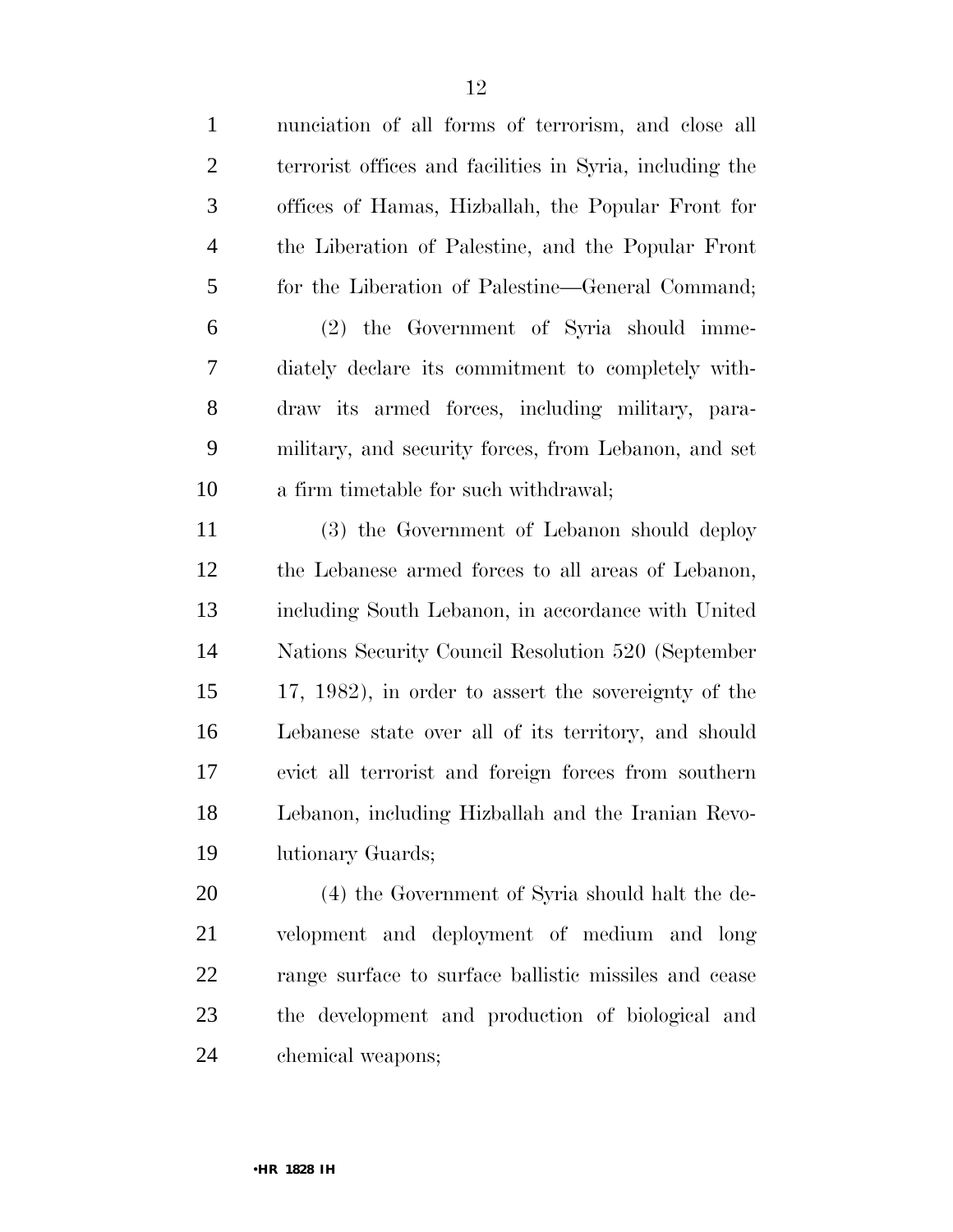| $\mathbf{1}$   | (5) the Government of Syria should halt illegal         |
|----------------|---------------------------------------------------------|
| $\overline{2}$ | imports and transshipments of Iraqi oil and illegal     |
| $\mathfrak{Z}$ | sales and supplies of weapons and military-related      |
| $\overline{4}$ | equipment to Iraq and come into full compliance         |
| $\mathfrak{S}$ | with United Nations Security Council Resolution         |
| 6              | 661 and subsequent relevant resolutions;                |
| 7              | (6) the Governments of Lebanon and Syria                |
| 8              | should enter into serious unconditional bilateral ne-   |
| 9              | gotiations with the Government of Israel in order to    |
| 10             | realize a full and permanent peace;                     |
| 11             | (7) the United States should continue to pro-           |
| 12             | vide humanitarian and educational assistance to the     |
| 13             | people of Lebanon only through appropriate private,     |
| 14             | nongovernmental organizations and appropriate           |
| 15             | international organizations, until such time as the     |
| 16             | Government of Lebanon asserts sovereignty and con-      |
| 17             | trol over all of its territory and borders and achieves |
| 18             | full political independence, as called for in United    |
| 19             | Nations Security Council Resolution 520; and            |
| 20             | (8) being in violation of several key United Na-        |
| 21             | tions Security Council resolutions and pursuing poli-   |
| 22             | cies which undermine international peace and secu-      |
| 23             | rity, Syria should not have been permitted to join      |
| 24             | the United Nations Security Council or serve as the     |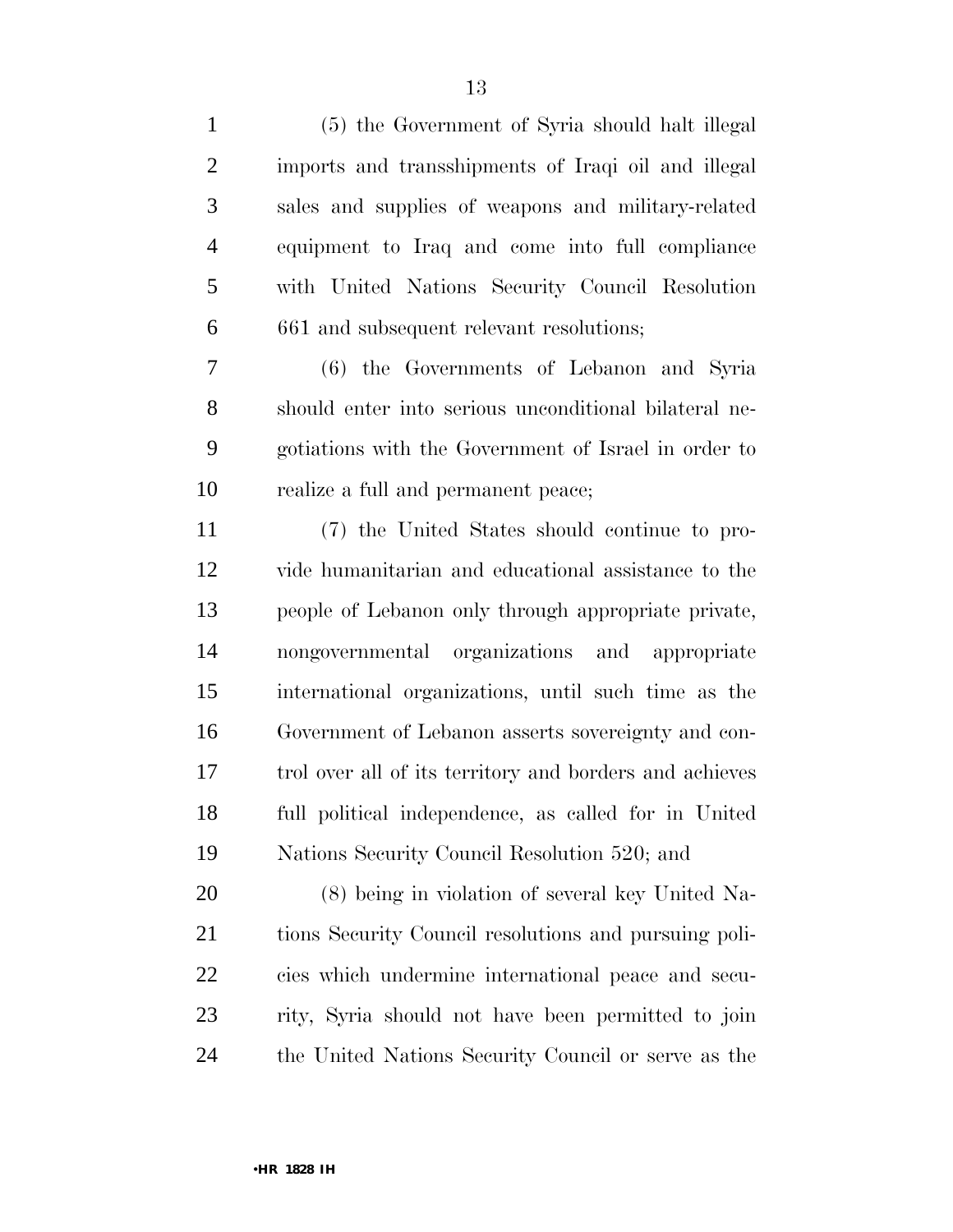| $\mathbf{1}$   | Security Council's President, and should be removed    |
|----------------|--------------------------------------------------------|
| $\overline{2}$ | from the Security Council.                             |
| 3              | SEC. 4. STATEMENT OF POLICY.                           |
| $\overline{4}$ | It is the policy of the United States that—            |
| 5              | (1) Syria will be held responsible for attacks         |
| 6              | committed by Hizballah and other terrorist groups      |
| 7              | with offices or other facilities in Syria, or bases in |
| 8              | areas of Lebanon occupied by Syria;                    |
| 9              | (2) the United States shall impede Syria's abil-       |
| 10             | ity to support acts of international terrorism and ef- |
| 11             | forts to develop or acquire weapons of mass destruc-   |
| 12             | tion;                                                  |
| 13             | (3) the Secretary of State will continue to list       |
| 14             | Syria as a state sponsor of terrorism until Syria      |
| 15             | ends its support for terrorism, including its support  |
| 16             | of Hizballah and other terrorist groups in Lebanon     |
| 17             | and its hosting of terrorist groups in Damascus, and   |
| 18             | comes into full compliance with United States law      |
| 19             | relating to terrorism and United Nations Security      |
| 20             | Council Resolution 1373 (September 28, 2001);          |
| 21             | (4) efforts against Hizballah will be expanded         |
| 22             | given the recognition that Hizballah is equally or     |
| 23             | more capable than al Qaeda;                            |
| 24             | (5) the full restoration of Lebanon's<br>$SOV$ -       |
| 25             | ereignty, political independence, and territorial in-  |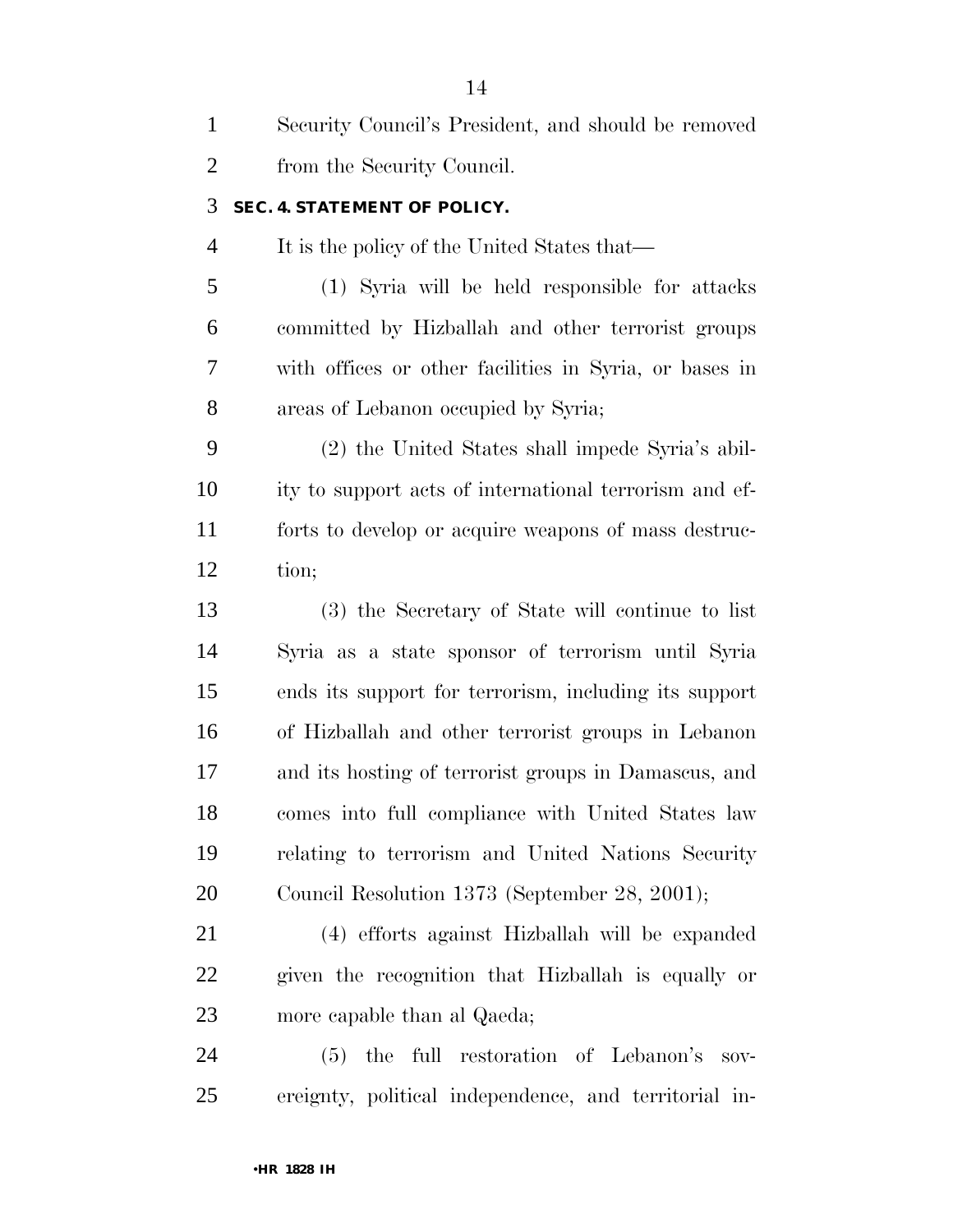tegrity is in the national security interest of the United States;

 (6) Syria is in violation of United Nations Se- curity Council Resolution 520 (September 17, 1982) through its continued occupation of Lebanese terri- tory and its encroachment upon its political inde-pendence;

 (7) Syria's obligation to withdraw from Leb- anon is not conditioned upon progress in the Israeli- Syrian or Israeli-Lebanese peace process but derives from Syria's obligation under Security Council Reso-lution 520;

 (8) Syria's acquisition of weapons of mass de- struction and ballistic missile programs threaten the security of the Middle East and the national security interests of the United States;

 (9) Syria is in violation of United Nations Se- curity Council Resolution 661 (August 6, 1990) and subsequent relevant resolutions through its contin- ued purchase of oil from Iraq and shipments of weapons and other military equipment to Iraq;

 (10) Syria will be held accountable for any harm to Coalition armed forces of Operation Iraqi Freedom caused by shipments of military supplies from Syria to Iraq; and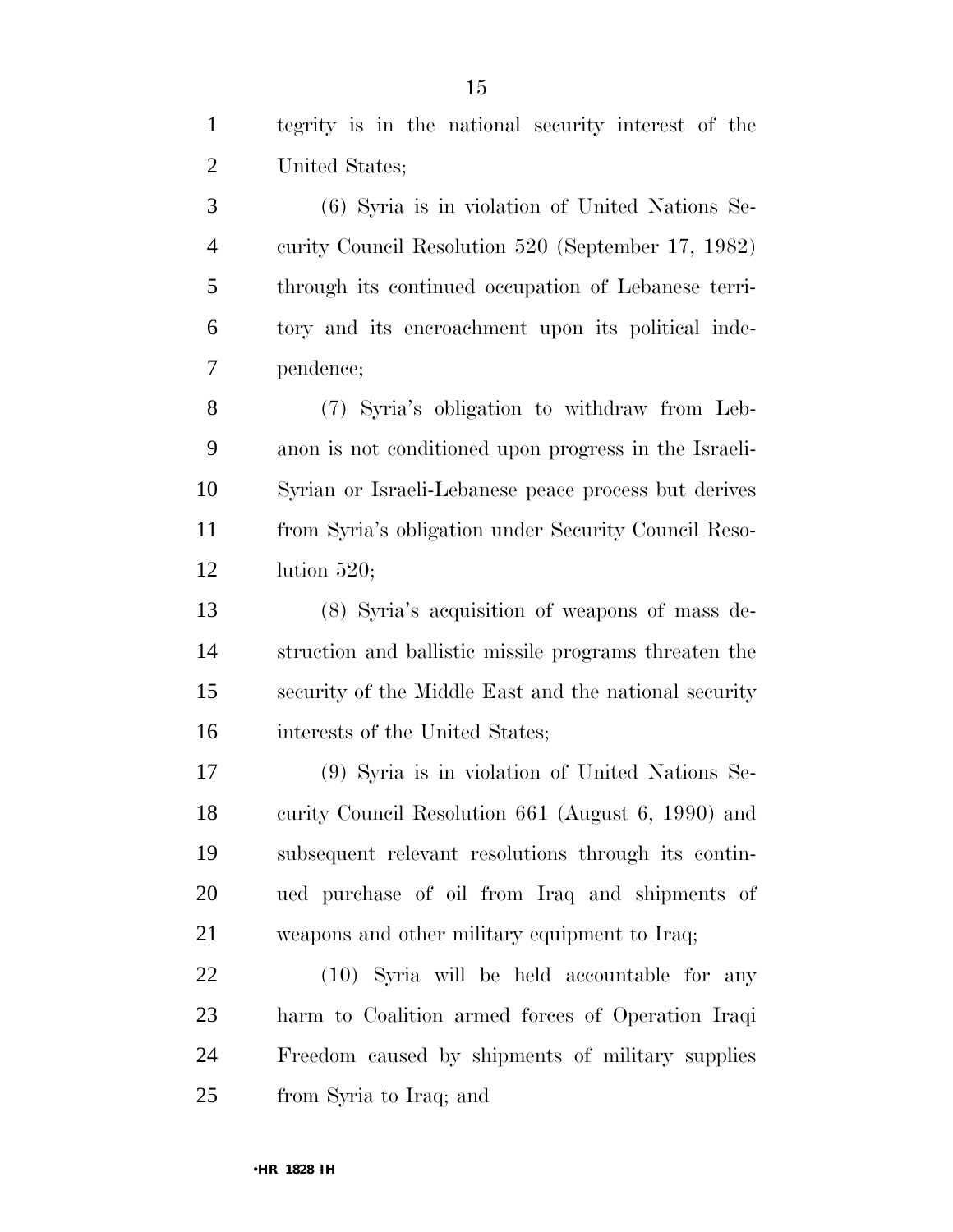(11) the United States will not provide any as- sistance to Syria and will oppose multilateral assist- ance for Syria until Syria withdraws its armed forces from Lebanon, halts the development and de- ployment of weapons of mass destruction and me- dium and long range surface to surface ballistic mis- siles, and complies with Security Council Resolution 661 and subsequent relevant resolutions.

#### **SEC. 5. PENALTIES AND AUTHORIZATION.**

 (a) PENALTIES.—Until the President makes the de- termination that Syria meets the requirements described in paragraphs (1) through (4) of subsection (d) and cer- tifies such determination to Congress in accordance with such subsection—

 (1) the President shall prohibit the export to Syria of any item, including the issuance of a license for the export of any item, on the United States Mu- nitions List or Commerce Control List of dual-use items in the Export Administration Regulations (15 C.F.R. part 730 et seq.); and

 (2) the President shall impose two or more of the following sanctions:

 (A) Prohibit the export of products of the United States (other than food and medicine) to Syria.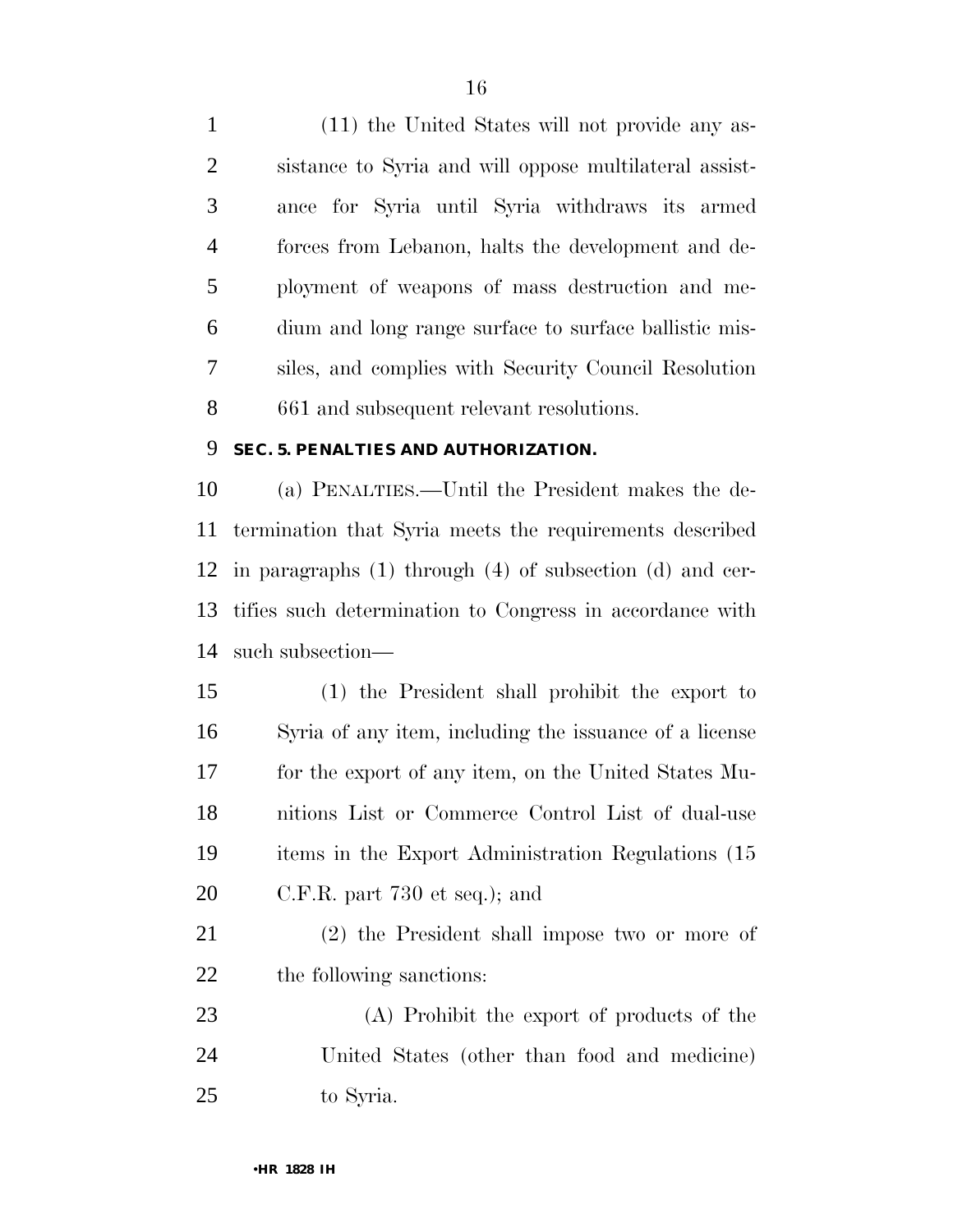| $\mathbf{1}$   | (B) Prohibit United States businesses from                  |
|----------------|-------------------------------------------------------------|
| $\overline{2}$ | investing or operating in Syria.                            |
| 3              | (C) Restrict Syrian diplomats in Wash-                      |
| $\overline{4}$ | ington, D.C., and at the United Nations in New              |
| 5              | York City, to travel only within a 25-mile ra-              |
| 6              | dius of Washington, D.C., or the United Na-                 |
| 7              | tions headquarters building, respectively.                  |
| 8              | (D) Prohibit aircraft of any air carrier                    |
| 9              | owned or controlled by Syria to take off from,              |
| 10             | land in, or overfly the United States.                      |
| 11             | (E) Reduce United States diplomatic con-                    |
| 12             | tacts with Syria (other than those contacts re-             |
| 13             | quired to protect United States interests or                |
| 14             | carry out the purposes of this Act).                        |
| 15             | (F) Block transactions in any property in                   |
| 16             | which the Government of Syria has any inter-                |
| 17             | est, by any person, or with respect to any prop-            |
| 18             | erty, subject to the jurisdiction of the United             |
| 19             | States.                                                     |
| 20             | (b) WAIVER.—The President may waive the applica-            |
| 21             | tion of paragraph $(2)$ of subsection $(a)$ for one or more |
| 22             | 6-month periods if the President determines that it is in   |
| 23             | the vital national security interest of the United States   |
| 24             | to do so and transmits to Congress a report that contains   |
| 25             | the reasons therefor.                                       |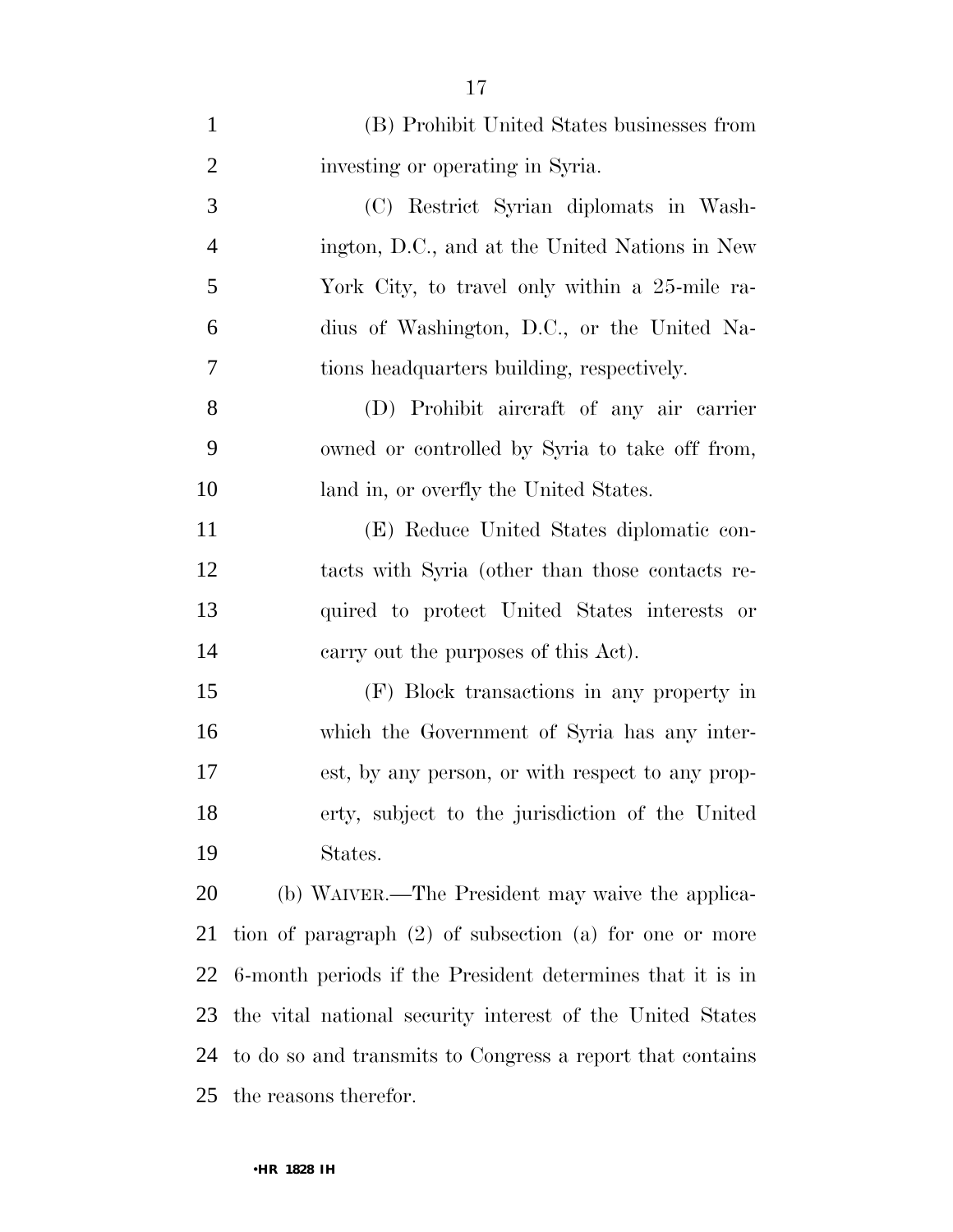(c) AUTHORITY TO PROVIDE ASSISTANCE TO SYRIA AND LEBANON.—If the President—

 (1) makes the determination that Syria meets the requirements described in paragraphs (1) through (4) of subsection (d) and certifies such de- termination to Congress in accordance with such subsection;

 (2) determines that substantial progress has been made both in negotiations aimed at achieving a peace agreement between Israel and Syria and in negotiations aimed at achieving a peace agreement between Israel and Lebanon; and

 (3) determines that the Government of Syria is strictly respecting the sovereignty, territorial integ- rity, unity, and political independence of Lebanon under the sole and exclusive authority of the Govern- ment of Lebanon through the Lebanese army throughout Lebanon, as required under paragraph (4) of United Nations Security Council Resolution 520 (1982),

 then the President is authorized to provide assistance to Syria and Lebanon under chapter 1 of Part I of the For- eign Assistance Act of 1961 (relating to development as-sistance).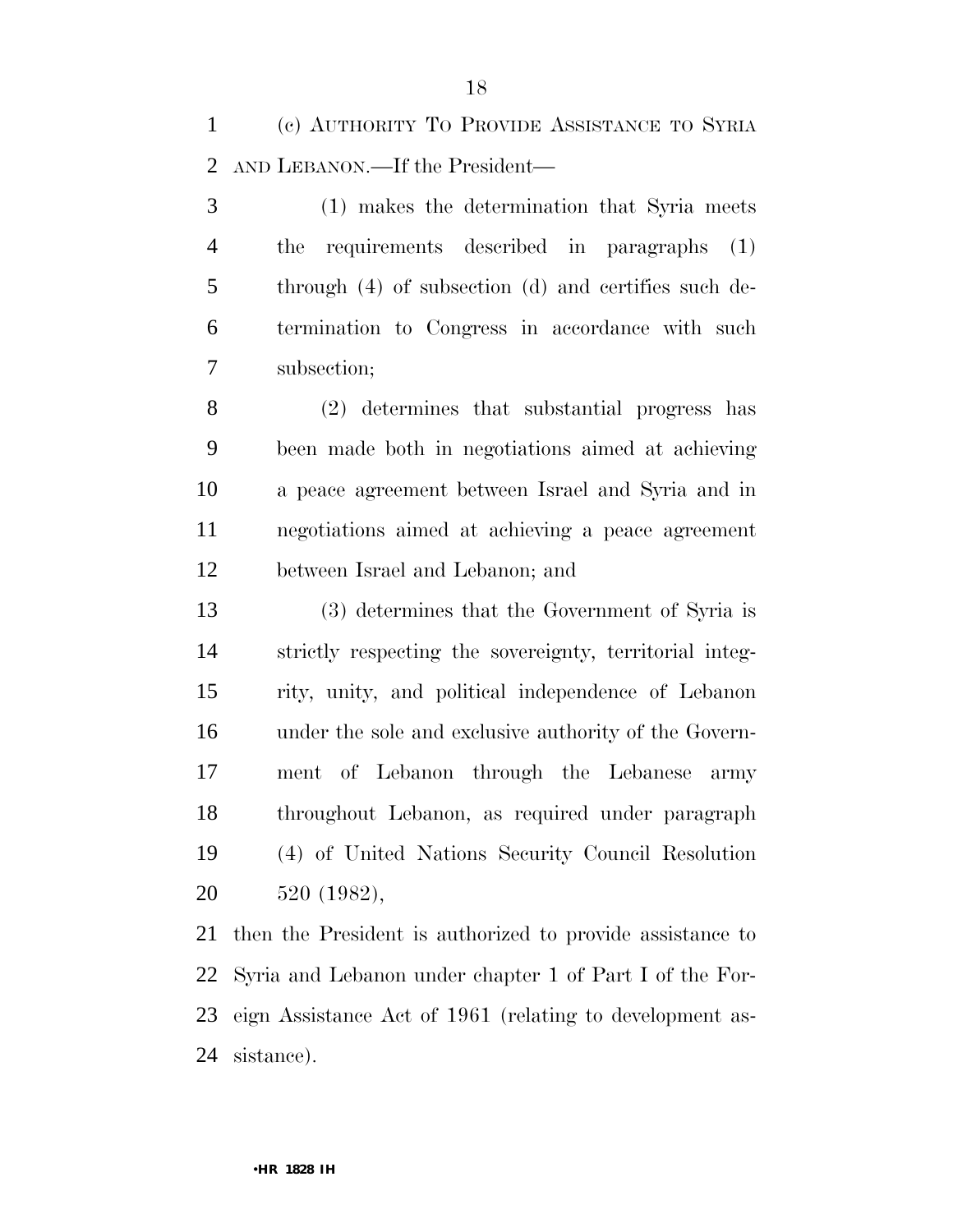(d) CERTIFICATION.—A certification under this sub- section is a certification transmitted to the appropriate congressional committees of a determination made by the President that—

 (1) the Government of Syria does not provide support for international terrorist groups and does not allow terrorist groups, such as Hamas, Hizballah, the Popular Front for the Liberation of Palestine, and the Popular Front for the Liberation of Palestine—General Command to maintain facili-ties in Syria;

 (2) the Government of Syria has withdrawn all Syrian military, intelligence, and other security per-sonnel from Lebanon;

 (3) the Government of Syria has ceased the de- velopment and deployment of medium and long range surface to surface ballistic missiles and has ceased the development and production of biological and chemical weapons; and

 (4) the Government of Syria is no longer in vio- lation of United Nations Security Council Resolution 661 and subsequent relevant resolutions.

#### **SEC. 6. REPORT.**

 (a) REPORT.—Not later than 6 months after the date of the enactment of this Act, and every 12 months there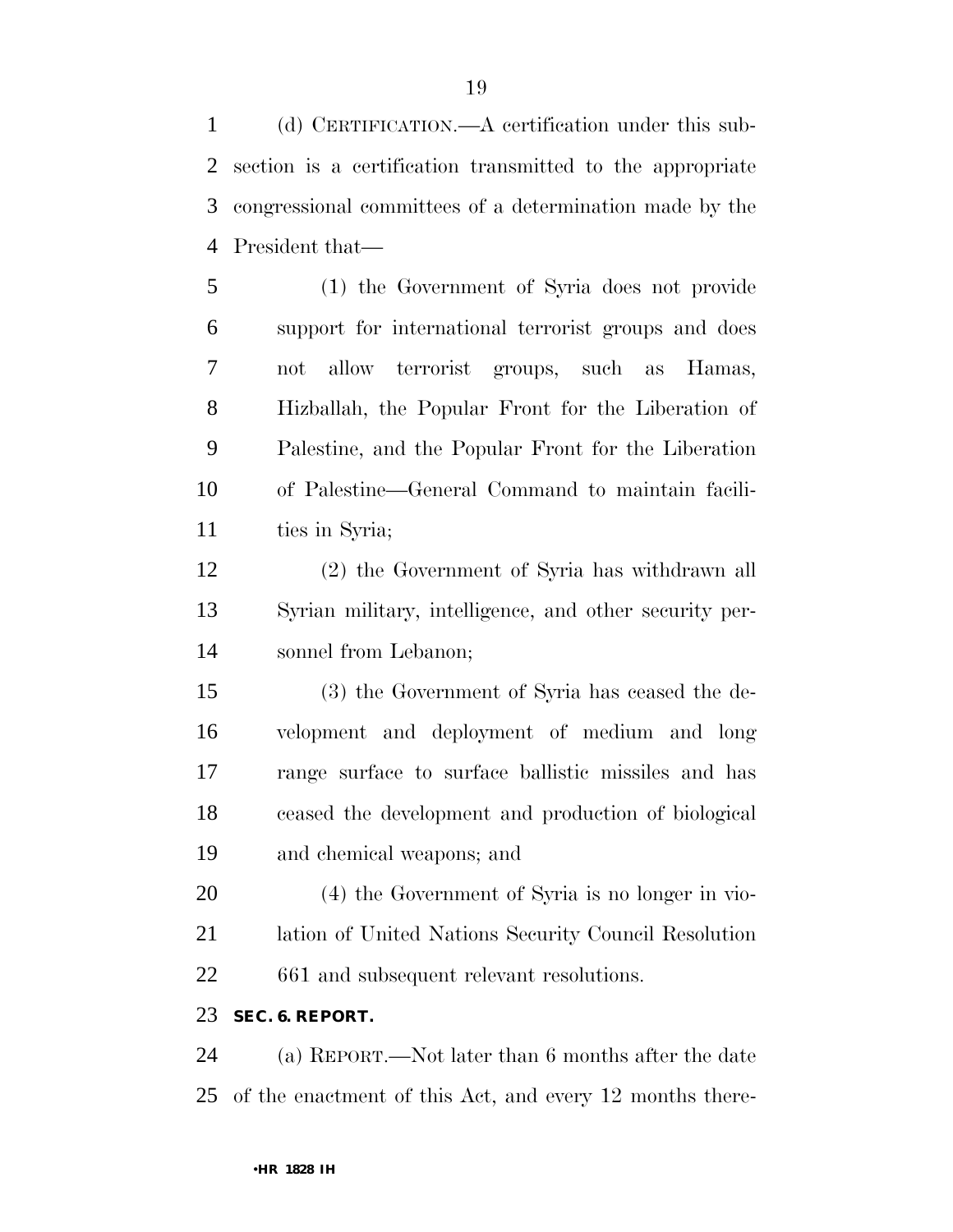after until the conditions described in paragraphs (1) through (4) of section 5(c) are satisfied, the Secretary of State shall submit to the appropriate congressional com-mittees a report on—

 (1) Syria's progress toward meeting the condi- tions described in paragraphs (1) through (4) of sec- $7 \quad \text{tion } 5(\text{d})$ ;

 (2) connections, if any, between individual ter- rorists and terrorist groups which maintain offices, training camps, or other facilities on Syrian terri- tory, or operate in areas of Lebanon occupied by the Syrian armed forces, and the attacks against the United States that occurred on September 11, 2001, and other terrorist attacks on the United States or its citizens, installations, or allies; and

 (3) how the United States is increasing its ef- forts against Hizballah given the recognition that Hizballah is equally or more capable than al Qaeda. (b) FORM.—The report submitted under subsection (a) shall be in unclassified form but may include a classi-fied annex.

## **SEC. 7. DEFINITION OF APPROPRIATE CONGRESSIONAL COMMITTEES.**

 In this Act, the term ''appropriate congressional com-mittees'' means the Committee on International Relations